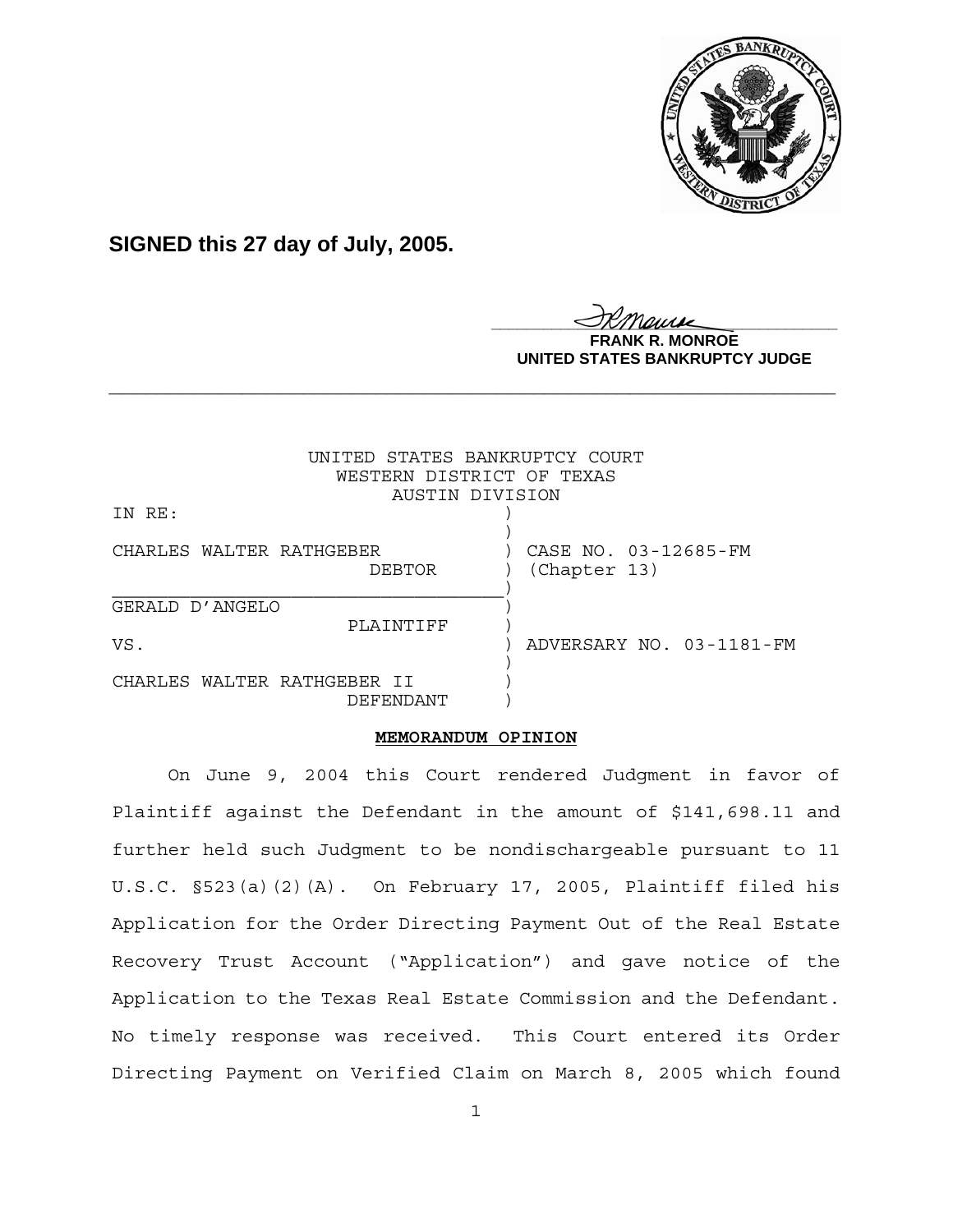that the Real Estate Recovery Fund pursuant to Section 8(a) of the Real Estate License Act should pay the Plaintiff \$50,000.00 since the actions of the Defendant that resulted in the Judgment in favor of the Plaintiff constituted a violation of the Texas Real Estate License Act Sections  $15(a)(3)$  and  $15(a)(6)$ , which are now a part of the Texas Occupation Code as Sections  $1101.652(a)(3)$ , (b)(2) and (b)(5).

On March 14, 2005, the Texas Real Estate Commission filed its Motion to Vacate the Order Directing Payment on Verified Claim pursuant to Rules 59, 12(b)(1) and/or (b)(2) of the Federal Rules of Civil Procedure primarily raising the defense of lack of jurisdiction over the State of Texas under the Eleventh Amendment of the United States Constitution.

## **ISSUE**

Does the following language of the Real Estate Recovery Trust Account statute of the State of Texas waive the State's Eleventh Amendment immunity from suit in Federal Court:

"Section 1101.606. Claim For Payment From Trust Account.

(A) An aggrieved person who obtains a court judgment against a licensed or certificate holder for an act described by Section 1101.602 may, after judgment is entered, execution returned nulla bona, and a judgment lien perfected, file a verified claim in the court that entered the judgment.

(B) After the twentieth day after the date aggrieved person gives written notice of the claim to the commission and judgment debtor, the person may apply to the court that entered the judgment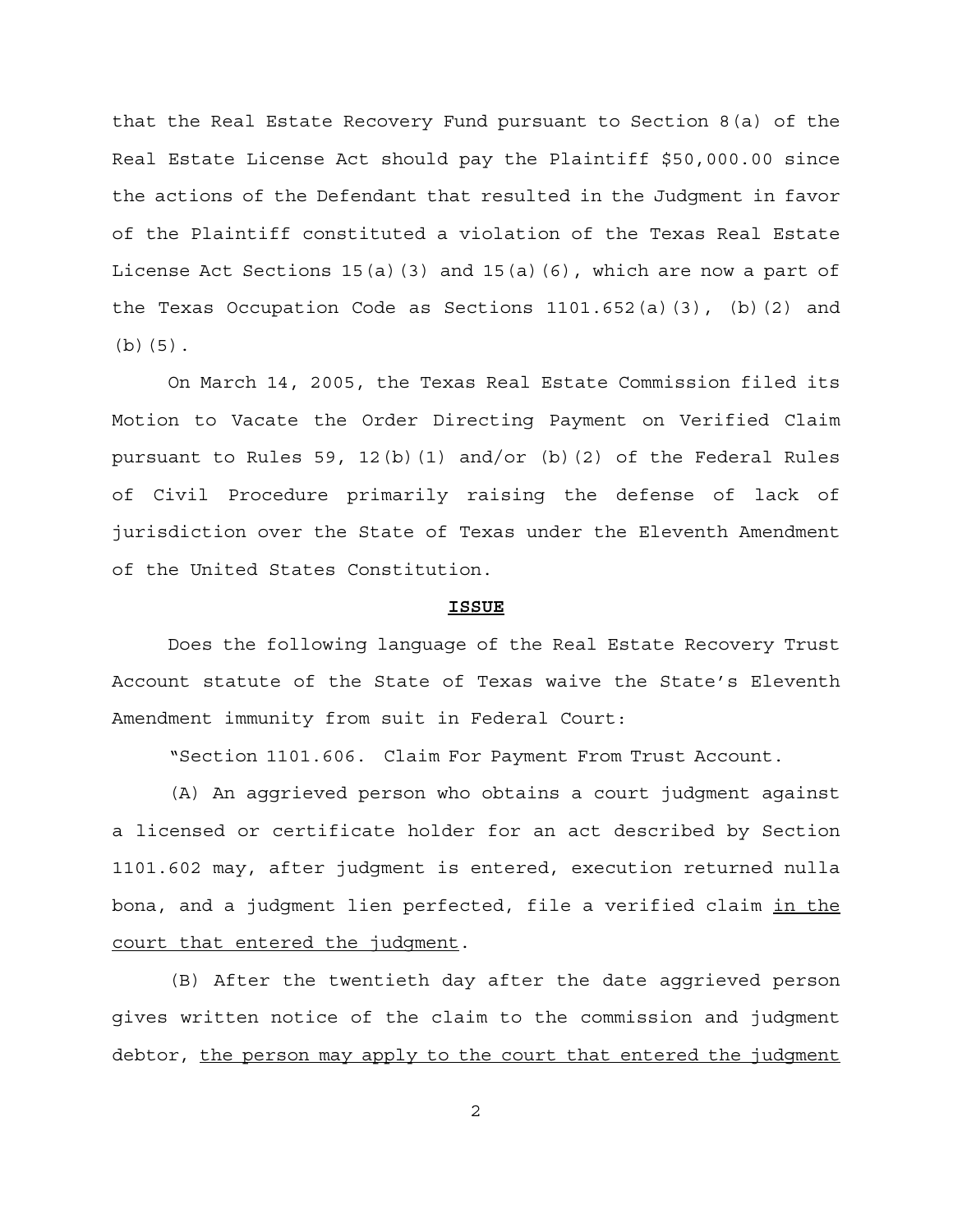for an order for payment from the trust account of the amount unpaid on the judgment. The court shall proceed promptly on the application." (Emphasis added).

Tex.Occ.Code, Section 1101.606(a), Vernon's Texas Codes Annotated.

## **CONCLUSIONS**

The process for obtaining payment from the Real Estate Recovery Trust Fund Account is not perfunctory. It is incumbent upon the aggrieved person to prove that the judgment is based on facts allowing a recovery under the appropriate subchapter. Tex.Occ.Code, Section 1101.607. Further, the Texas Real Estate Commission and the Texas Attorney General are specifically authorized to protect the trust fund account from spurious or unjust claims and the Commission is entitled to litigate the sufficiency of the claim. Tex.Occ.Code, Section 1101.608.

Therefore, the assertion of a claim by Plaintiff against the Texas Real Estate Recovery Fund is in all respects a suit in law against the State of Texas.

The Eleventh Amendment of the United States Constitution provides: "The judicial power of the United States shall not be construed to extend to any suit in law or equity, commenced or prosecuted against one of the United States by citizens of another state or by citizens or subjects of any foreign state." This Amendment has been uniformly construed to deny federal courts the authority to adjudicate lawsuits brought by private parties against estates without its consent. *Hans v. Louisiana,* 134 U.S. 1, 10 (1890); *Ford Motor Co. v. Indiana*, 343 U.S. 459, 464 (1945). The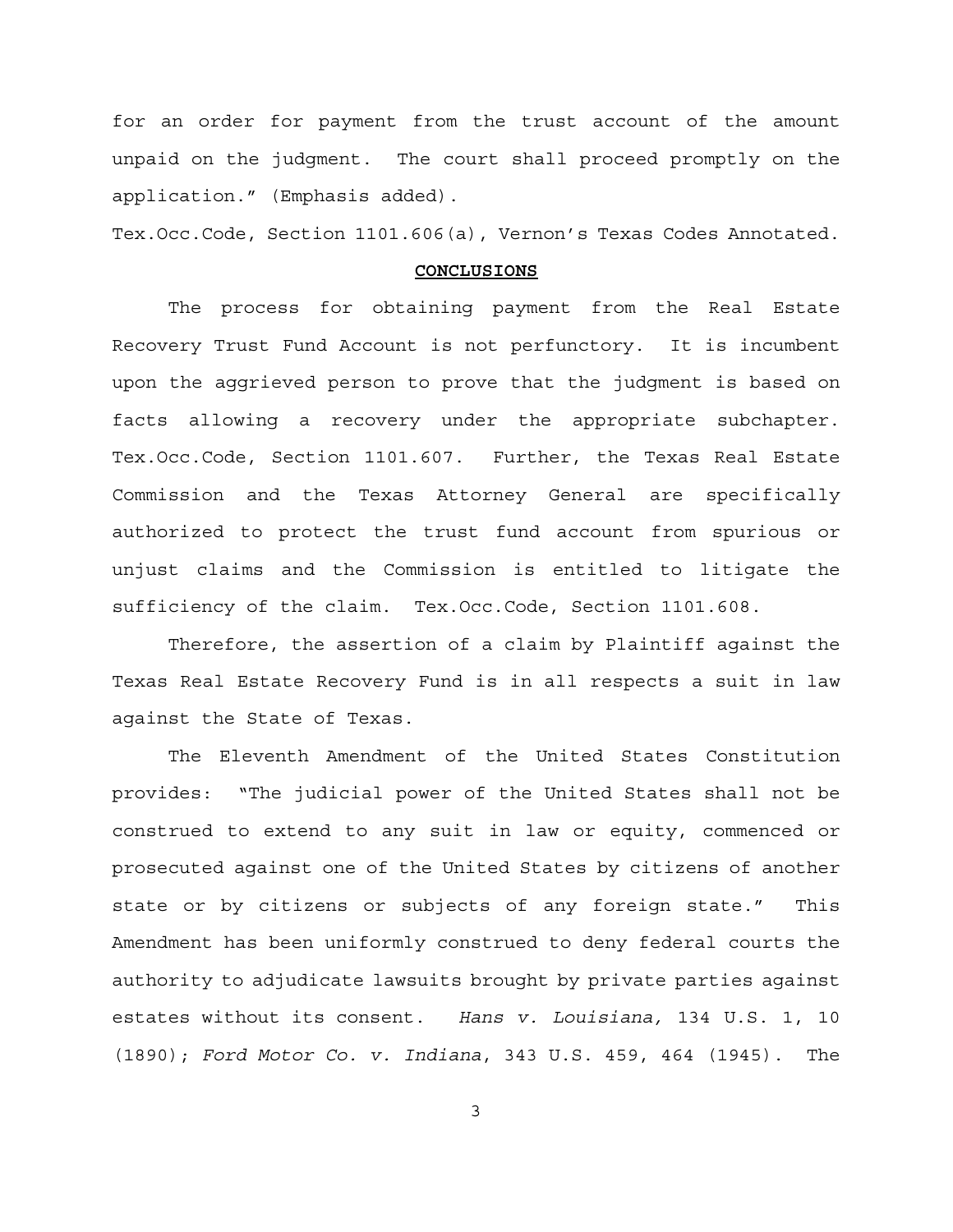United States Supreme Court has consistently construed the Eleventh Amendment very narrowly. For example, 11 U.S.C. §106(c) does not authorize a monetary recovery against the state without its consent because such section does not to "unequivocally express" a waiver of a government's immunity from actions for monetary relief as is necessary for the waiver to be effective. See *Hoffman v. Connecticut Dept. Of Income Maintenance,* 492 U.S. 96 (1989), *Irwin v. Department of Veteran's Affairs,* 498 U.S. 89 (1990), *United States v. Nordic Village,* 503 U.S. 30 (1992).

Therefore, the standard this Court must apply is whether the state statute in question has "unequivocally expressed" a waiver of the State of Texas' sovereign immunity with regard to actions against the Texas Real Estate Recovery Fund. The statute is explicit that the actions against the Real Estate Recovery Fund be had in the court which entered the judgment. In the normal, nonconstitutional case, such language would probably be uniformly held as unambiguous and easy to enforce. However, when dealing with the Eleventh Amendment, the waiver must be unequivocally expressed. *College Savings Bank v. Florida Prepaid Post Secondary Education Expense Bd.,* 527 U.S. 666, 680 (1999). In that case the court said, "The whole point of requiring a 'clear declaration' by the state of its waiver is to be certain that the state in fact consents to suit." Id. For example, a state statute which authorized a suit in "any court of competent jurisdiction" does not constitute an express waiver of Eleventh Amendment immunity. *Kennecott Copper Corp. v. State Tax Comm'n,* 327 U.S. 573 (578-80)